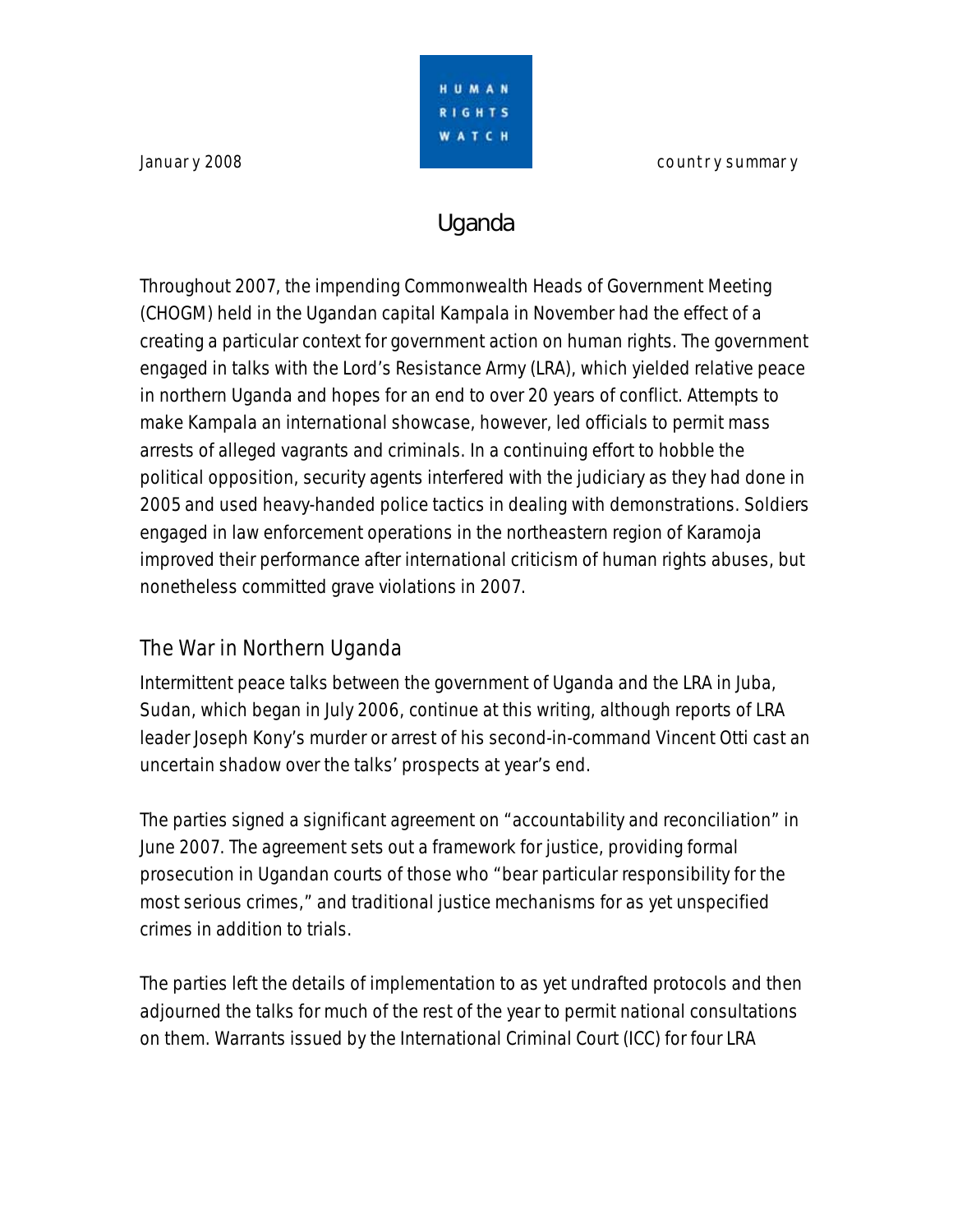leaders in 2005 remain an important step towards justice being done. The ICC's statute allows national trials of its cases where possible. However, judges of the ICC will have the final say in deciding whether national trials are an adequate alternative.

Relative peace held in northern Uganda, although the LRA reportedly engaged in raids into southern Sudan in early 2007. With improved security, the Ugandan government closed two internally displaced people's (IDP) camps. A relatively small number of the displaced returned home in the areas most affected by the conflict. A larger number moved to interim settlement sites that offer fewer services but allow easier access to farmland.

Access to justice for the civilian population in camps remains a serious problem. The government assigned greater numbers of civilian police in the north to encourage residents to return home, but most were junior police aides with only one month of training instead of the usual nine.

#### Disarmament in Karamoja

Soldiers of the national army continued to commit human rights violations during law enforcement operations in the impoverished Karamoja region, primarily in connection with a "cordon and search" disarmament campaign launched in May 2006.

Eyewitnesses told Human Rights Watch that between September 2006 and January 2007 soldiers fired on children, killing three; used armored personnel carriers to crush two homesteads; and, on several occasions, severely beat and arbitrarily detained men in military facilities to force them to reveal the location of weapons. Dozens of soldiers were also killed by Karamojong during armed confrontations or ambushes.

The government imposed stricter controls on its soldiers in late 2006 and early 2007, after which fewer military abuses were reported. Government officials claimed that soldiers had been held to account for past abuses, but provided few substantiating details.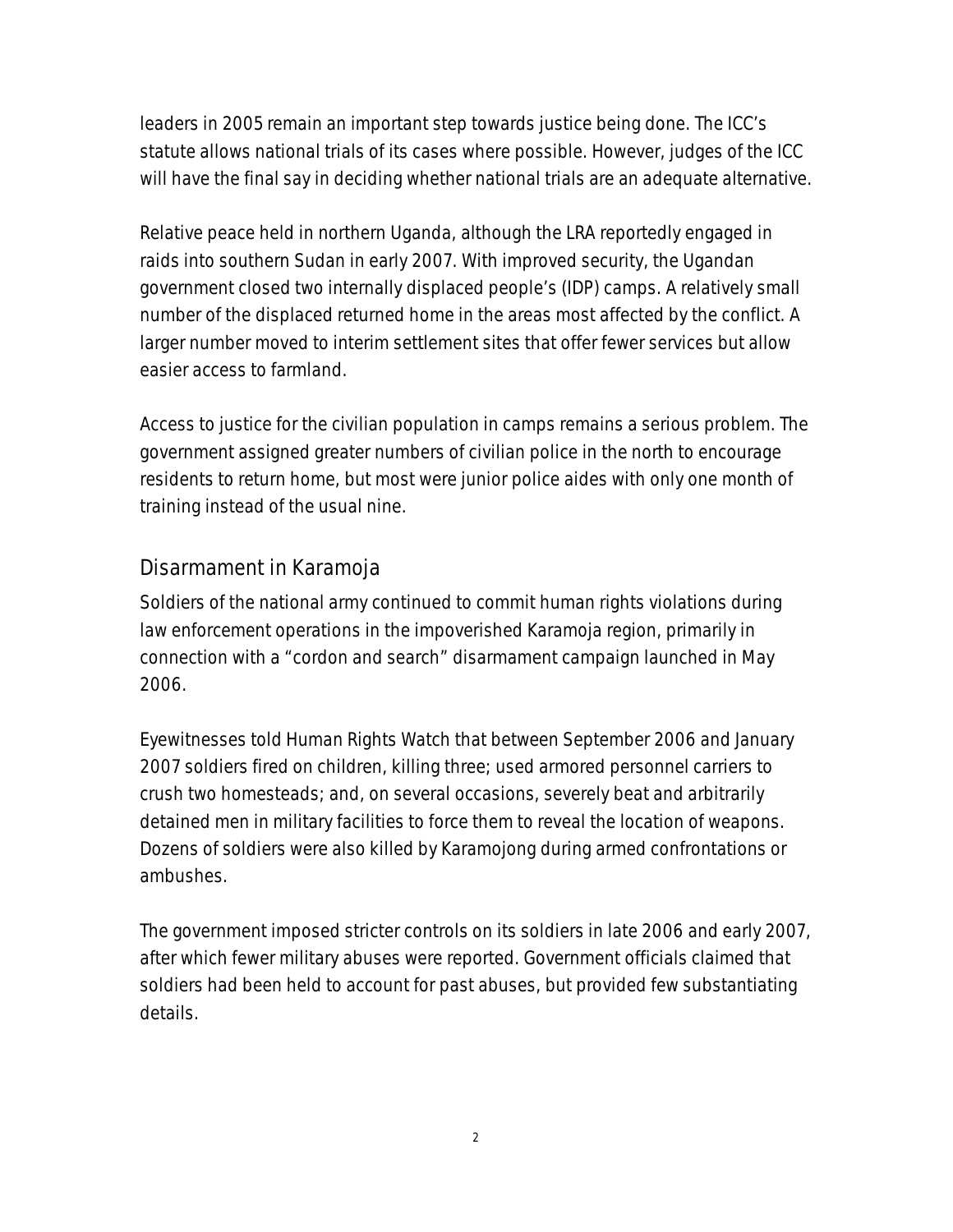#### Judicial Independence

In March 2007 security agents forced their way into a court building in an effort to prevent the release on bail of persons accused of supporting the rebel People's Redemption Army. The detainees—co-defendants of opposition Forum for Democratic Change President Dr. Kizza Besigye—were bailed after a stand-off of several hours, but were re-arrested as they left the court and held on fresh charges of murder. The Uganda judiciary went on strike for a week to protest judicial interference and demonstrators took to the streets where they encountered extensive police deployment. It is the second time in as many years that security forces were used to derail judicial process in the case.

#### Freedom of Expression

In the first half of 2007, police used the supposed failure to obtain authorization to hold rallies as the pretext for breaking up demonstrations by opposition parties in Kampala and other towns, sometimes using tear gas against demonstrators. Police banned all rallies in Kampala's Constitutional Square and central business district.

On April 12, 2007, environmental activists joined parliamentarians and supporters of various opposition parties in demonstrating against government plans to permit an Indian-owned company to plant sugar in the Mabira Forest nature reserve. The organizers had obtained authorization but sought to depart from the prescribed route. When police prevented them from doing so, the demonstration turned violent and protestors set upon persons of Asian origin, beating one to death. Police shot in the air and used tear gas to end the demonstration.

In the following days, police detained demonstration organizers, including two members of parliament, on suspicion of inciting violence. Supporters of six opposition parties then marched from a joint press conference to the central police station where the detained parliamentarians were being held. In full view of security personnel who did not intervene, a group of men wielding identical sticks attacked the demonstrators. Police and security agencies subsequently disclaimed responsibility for the "stick brigade" as it was dubbed by the media, but President Museveni praised its actions. Police arrested other opposition activists during the following week, in some cases because they had joined other demonstrations.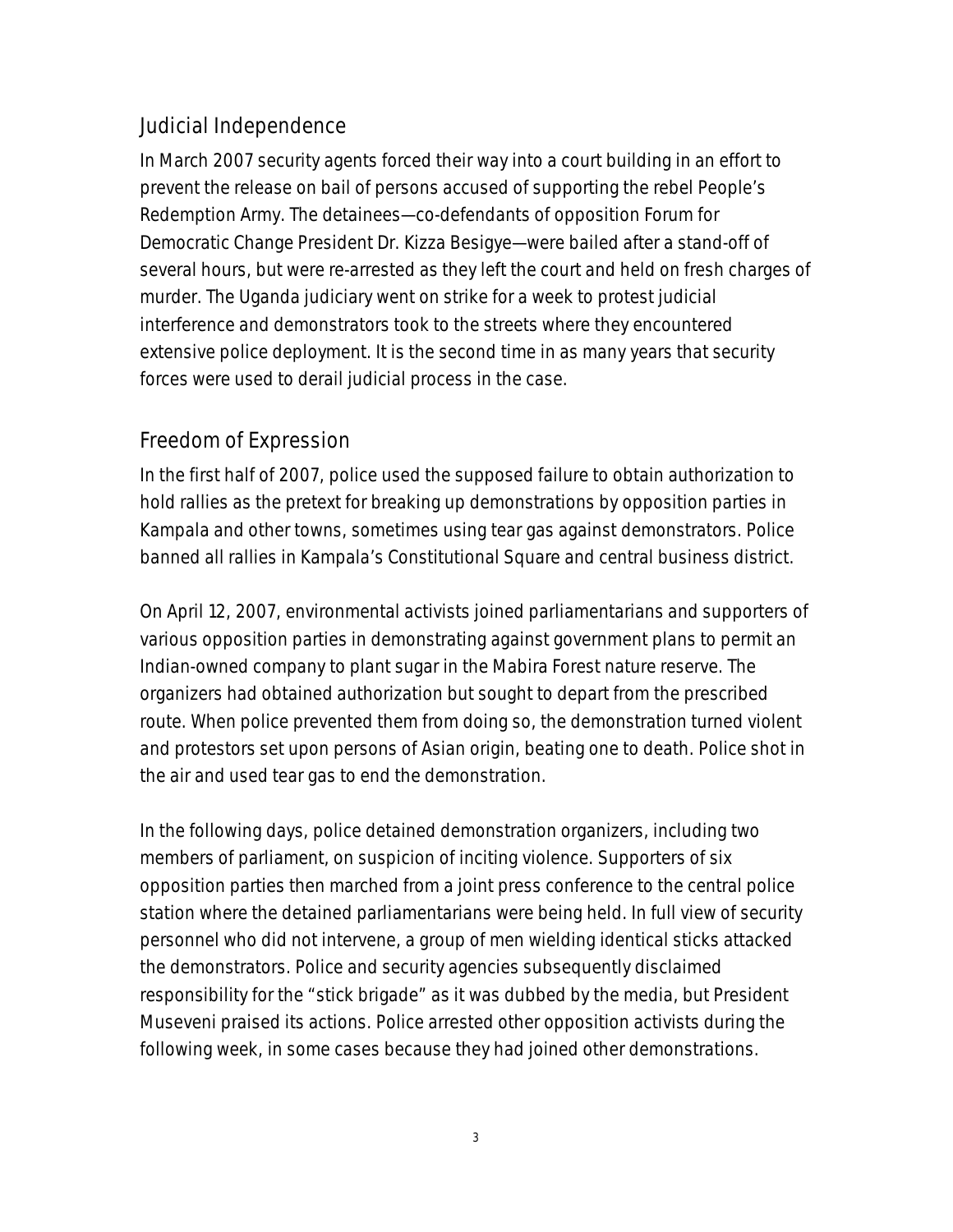### Mass Detentions and Removals

On several occasions during 2007 police swept up alleged vagrants and criminals, predominantly Karamajong and non-Ugandan nationals. According to police comment in the press, cleaning up the city this way was meant to ready Kampala for the international visitors expected at the Commonwealth meeting.

Detained children were held in facilities meant for juvenile offenders and were, in some cases, separated from their adult caregivers. Some 700 persons, mostly women and children, were sent from Kampala to Karamoja in early 2007, in some cases suffering ill-treatment on the way. Some returned to their homes but others remained in resettlement sites without adequate food, shelter, and medical care.

In August 2007 the Rapid Response Unit of the Uganda Police Force (formerly the Violent Crimes Crack Unit, accused of torturing detainees by Human Rights Watch, the Uganda Human Rights Commission and others) detained forty-one persons, many of them non-Ugandan in origin, and held them in overcrowded cells for five days. There are reports that at least three detainees were tortured.

Government security personnel removed thousands of Rwandan nationals from Uganda in October 2007 in a sudden, unannounced operation.

### Human Rights Defenders

Officials intimidate or otherwise seek to restrict free expression by activists supporting lesbian, gay, bisexual or transgender (LGBT) rights. In August 2007 activists, some wearing masks for fear of reprisals, organized a rare demonstration in support of LGBT rights in Kampala. Immediately afterwards, the ethics and integrity minister and deputy attorney general denounced LGBT people and called for the use of the criminal law against homosexuals. Also in August, the Uganda Broadcasting Council, a government regulatory body, suspended a radio presenter at Capital FM for interviewing a lesbian human rights activist, supposedly in violation of "minimum broadcasting standards." Meanwhile, officials took no action against the tabloid *Red Pepper* when it printed the first names, workplaces, and other identifying information of 39 allegedly homosexual men in September 2007.